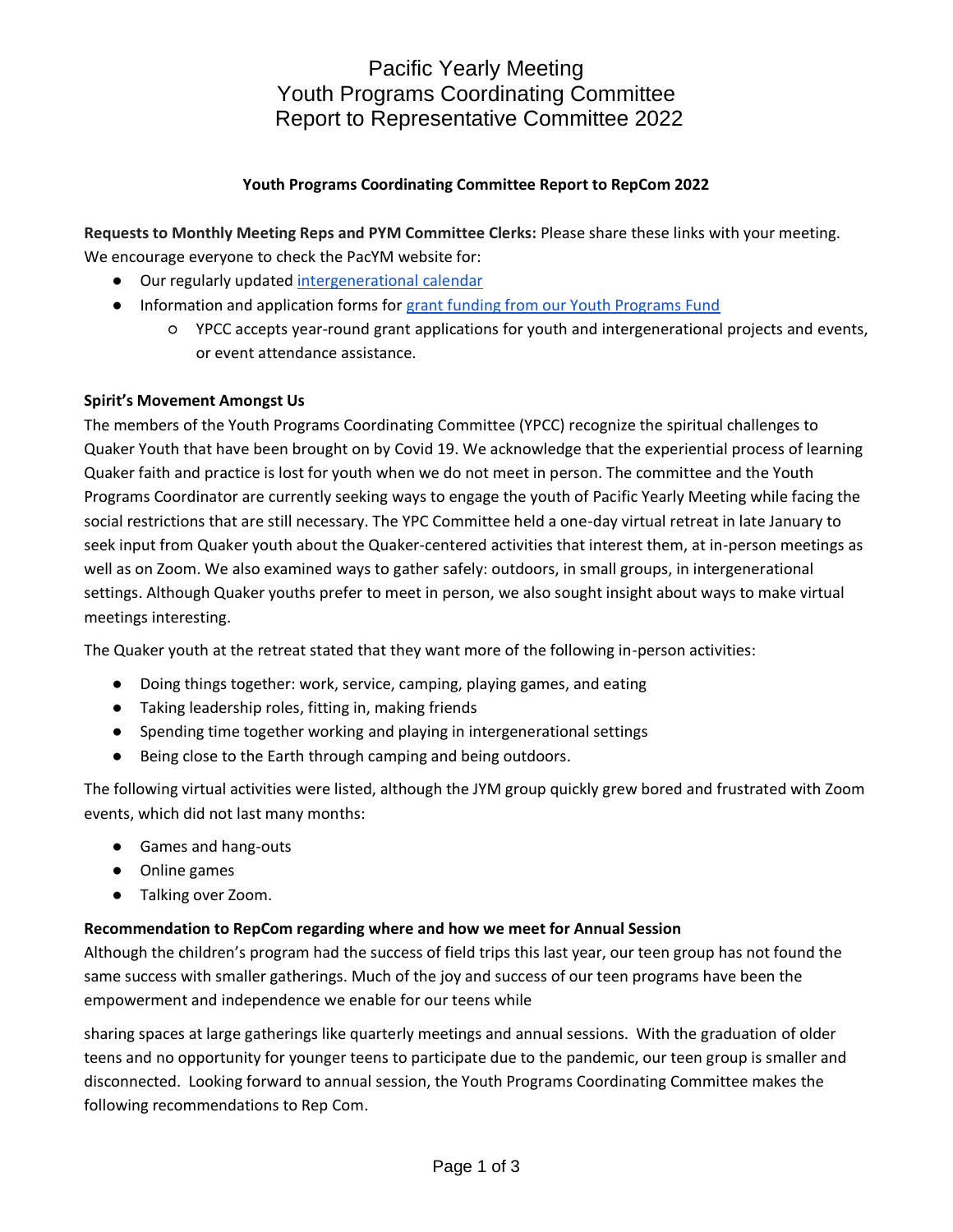# Pacific Yearly Meeting Youth Programs Coordinating Committee Report to Representative Committee 2022

## **Recommendation 1.**

- Annual Session should have an in-person component that includes Junior Yearly Meeting. We recognize that there is currently a smaller group of teenagers than usual who might attend annual session, yet we believe that there is value in offering Junior Yearly Meeting to those who are able to attend.
- A specific and firm registration date for annual session should be established. If registration is very low, then Junior Yearly Meeting should be canceled.

## **Recommendation 2.**

- Accept the reality that if annual session is all virtual, teenagers will choose not to attend.
- Offer summer camping experiences for teenagers as a replacement to virtual annual session.

## **PROJECTS FUNDED BY THE YOUTH PROGRAMS FUND THIS YEAR**

**YAF packing -** For the third year YAFpacking succeeded in getting more Young Adult Friends (YAF) outside and sharing the bonding experience of a trail together.

**Teen Camping- Russian River-** The CPQM teen group pivoted when Quarters were canceled and were able to gather with a few families at a campsite.

**YAF Work Camp at Quaker Center-** Eight YAFs gathered for service at Quaker Center. This inspired collaboration between the YPC and Quaker Center and led to another work weekend and plans for future gatherings.

**Fall Family Fellowship-** A Woolman family weekend was successful for the children's group component but failed to provide a program suitable for teens. The Woolman A-frames were very suitable for a covid friendly pod set-up and families were happy to mask up and enjoy each other's company outdoors.

**Graduation Gifts -** What better way to connect through a pandemic than with that ever exciting unexpected mail at your door! Packages were filled with love, treats, a book, and a few other things to support the JYM graduates who graduated without any formal recognition last year due to the pandemic. Responses were enthusiastic.

**YAF Work Weekend -** Fifteen YAFs gathered for service and fun at the center and wished they had had more of these types of gatherings. Grant funding allowed the event to be free of charge to attendees, which made it more possible for YAFs to attend as well as feel comfortable canceling due to coughs which did happen last minute. Retaining walls were put in and friends requested more Quaker time at future weekends on a three-day weekend to make the travel more possible.

**Teen Ice Skating -** This event was canceled due to the surge of Omicron both in the world and our community.